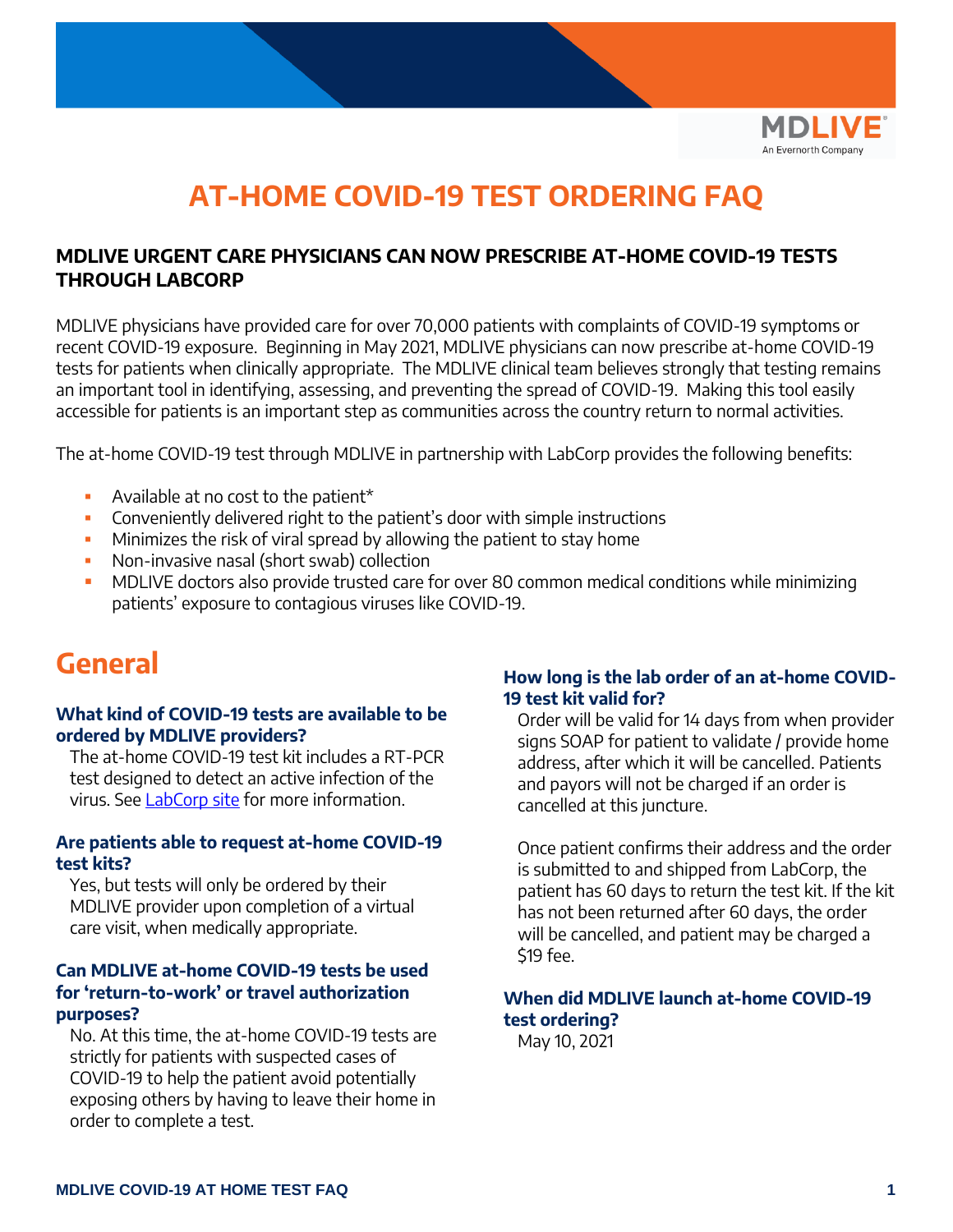

### **Costs**

#### **What is the cost of an at-home COVID-19 test for patients?**

Regardless of health insurance plan coverage, patients who complete their test will not be billed by MDLIVE or LabCorp, though the patient may be charged by their health insurance plan or employer. \*

#### **What is the cost of an at-home COVID-19 test for payors?**

Payors will be charged \$119 per completed test, but this is subject to change in accordance with CMS pricing.

#### **How will payors or their associated ASO's charged/billed for completed at-home COVID-19 tests?**

For insured patients, LabCorp will bill payors, directly. For uninsured patients, LabCorp will bill the appropriate sate uninsured fund.

#### **Will payors be charged the \$119 fee for at-home COVID-19 tests that patients do not return and are charged for?**

No. Payors will not be charged the \$119 fee until the patient returns their at-home COVID-19 test kit for analysis.

#### **How will the cost of at-home COVID-19 test be covered if patient is uninsured, or doesn't have test coverage through their plan?**

For insured patients, LabCorp will bill payors, directly. For uninsured patients, LabCorp will bill the appropriate sate uninsured fund.

#### **Does adding the ability for MDLIVE providers to order at-home COVID-19 tests have any contract implications as a result of the associated fee for payors?**

No. The decision of an MDLIVE provider to order an at-home COVID-19 test for a patient is similar to an MDLIVE provider prescribing a medication as an outcome of a virtual visit.

## **Test Ordering & Shipping**

#### **How will at-home COVID-19 tests be delivered to patients?**

Test kits will be shipped from LabCorp via FedEx, with an expected end-to-end timeline of 4-5 days from order to results.

#### **What states and territories can the at-home COVID-19 tests be shipped to?**

Test kits can be shipped to anywhere in the continental US, Alaska, and Hawaii (Oahu only). Shipping to US territories like Puerto Rico is not available at this time.

#### **How long after the MDLIVE visit should patients expect to receive their at-home COVID-19 test kit?**

Next day. If the patient verifies their address via text message by 5PM EST, the test will be sent same day for overnight shipping, if test ordered Monday thru Friday.

Tests ordered by 3PM EST on Saturdays, will be sent same day for delivery Monday. Tests ordered after 3PM EST Saturday thru Sunday will be shipped Monday.

### **Sample Collection & Test Accuracy**

#### **How does a patient complete the at-home COVID-19 test?**

Once a patient receives the at-home COVID-19 test kit, they will collect their sample using a short, painless nasal swab and ship it back with prepaid overnight shipping. See [LabCorp site](https://www.labcorp.com/coronavirus-disease-covid-19/providers/labcorp-home-kit-provider-information) for more information.